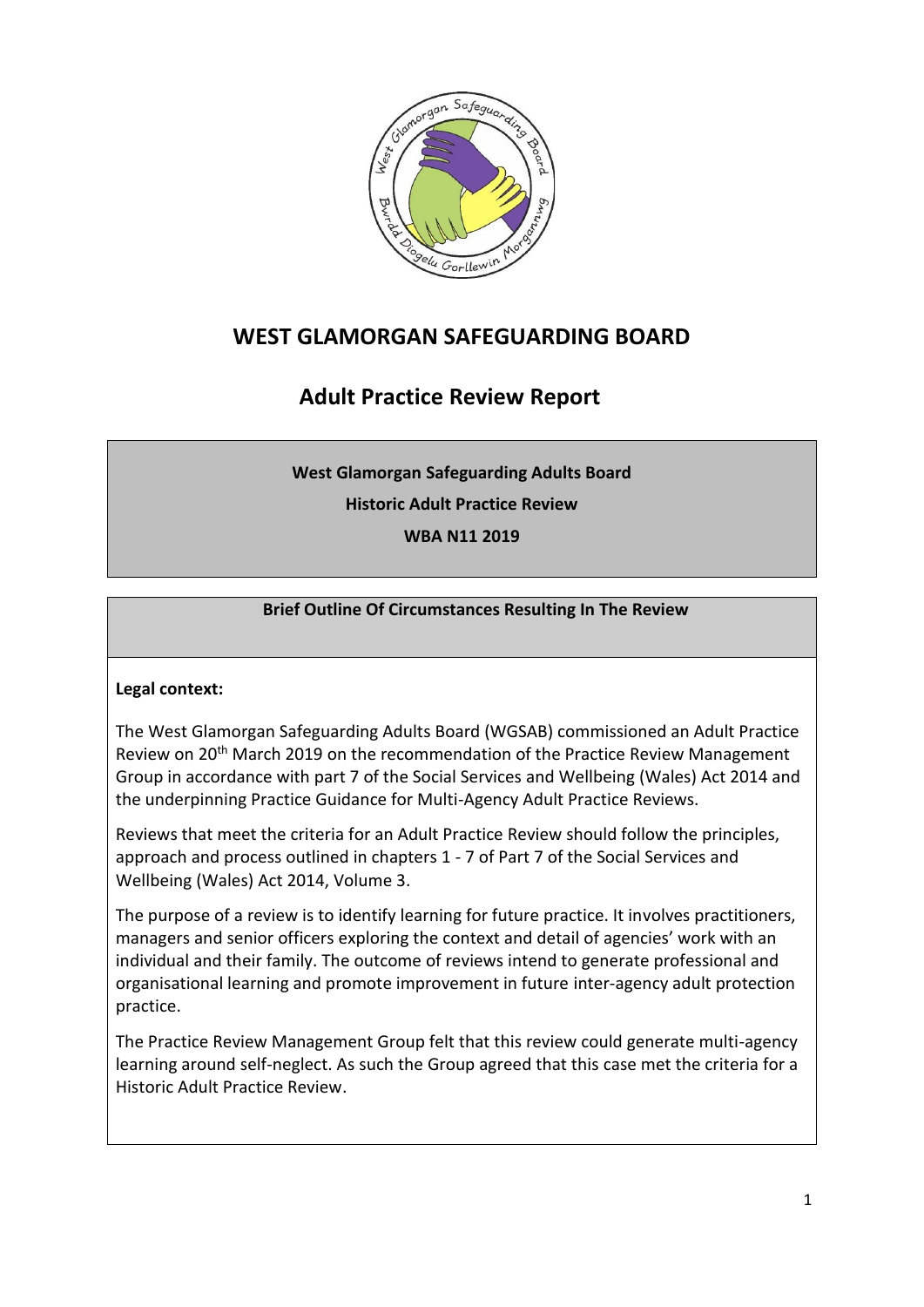#### **Methodology and Scope of the review.**

The scope of the review was from the  $1<sup>st</sup>$  January 2016 to 30<sup>th</sup> January 2019. Following the decision to carry out this Review, an Adult Practice Review Panel was formed comprising of the following:

Chair: Eve Davis, South Wales Police

Independent Reviewers: Lisa Collins/Ffion Larsen, Swansea Council.

Panel Members:

- Swansea Bay Health Board UHB
- Neath & Port Talbot Social Services
- South Wales Police
- YMCA
- Routes
- NSPCC

The panel met on five occasions prior to the learning event. As part of the preparatory work, the reviewers met with the subject of the review (A) to ensure that his wishes and feelings were represented at the learning event and within the report.

- All attendees were sent the chronology prior to the learning event in order to allow them time to consider the following:
	- $\checkmark$  What did they know?
	- $\checkmark$  What didn't they know?
	- $\checkmark$  What concerns did or didn't they have?
- There was a delay in conducting the review which was further impacted by the coronavirus pandemic. The learning event was held on the 11<sup>th</sup> November 2020 with representations by professionals, managers and practitioners from the following agencies:
	- $\checkmark$  South Wales Police
	- $\checkmark$  Local Authority Social Services (children's / adults)
	- $\checkmark$  Health Board representatives
	- $\checkmark$  YMCA
	- $\checkmark$  Goleudy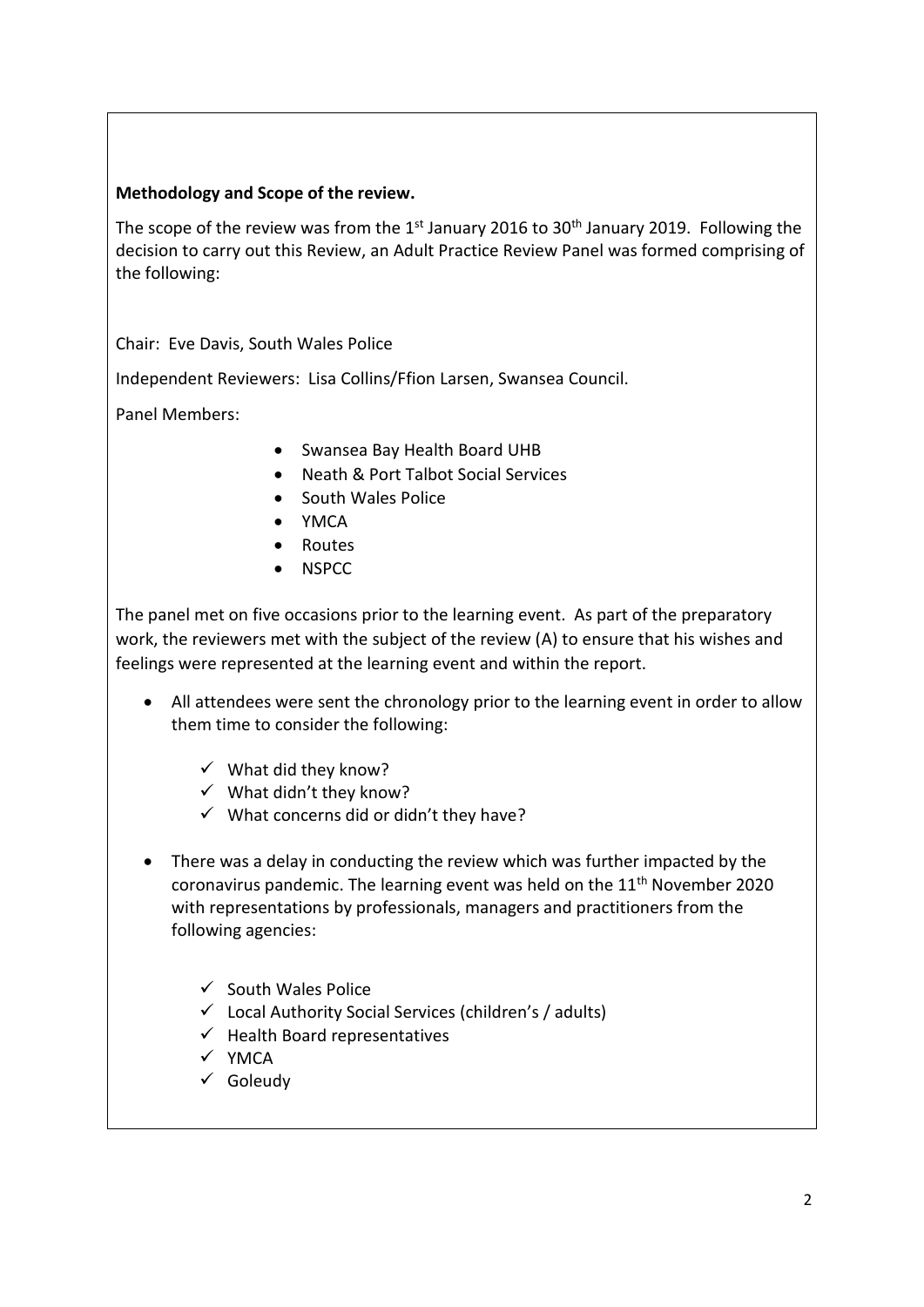- The Chair reminded the attendees of the event from the outset that the point of the review was not to apportion blame to organisations but to rather to learn on how to improve our services, minimise risk to individuals in future and that the review should be seen as an opportunity to learn from previous experiences.
- The learning event provided managers and practitioners with the opportunity to reflect and to identify a key interagency learning point.
- The outcome of the event was positive for all involved. All participants were reflective and were prepared for the learning event.
- Wellbeing support was offered to all attendees of the learning event by the Chair and the panel members.

#### **Circumstances resulting in the need for review**:

The referral for the Adult Practice Review was made following an investigation by South Wales Police.

- On Wednesday 30<sup>th</sup> January 2019, police had cause to attend a property within the South Wales Police area, following information being received that a young adult male residing at the address potentially subject to slavery and a series of assaults.
- On attendance, A was discovered at the premises with swelling to his face and head and other cuts and grazes, some recent and some historic.
- Enquiries at the scene determined that A had limited and ill-fitting clothing, that the caravan he was residing in was in a poor state of repair and he appeared undernourished.
- Whilst initially stating that he was fine and not making any allegations against others, it became apparent that the occupiers of the property (father and son) had been mistreating A, and effectively had caused him to reside at this caravan, within the confines of their land as a slave. A was clearly in fear of the suspects.
- An investigation was commenced, A was safeguarded after an initial extended period in hospital to treat his injuries, which were extensive, and the two suspects were arrested.
- On  $1<sup>st</sup>$  February 2019, the father and his son were both charged with Modern Slavery offences and a series of assaults against A. Both individuals charged with the offences have subsequently been convicted and are serving significant custodial sentences.

#### **Background to the Adult Practice Review**:

- It was agreed by the panel to conduct the review over a three year timeline between 1<sup>st</sup> January 2016 – 30<sup>th</sup> January 2019. This period afforded the review detail around a transitional period for A into adulthood.
- A initially lived with his family, and during this period A moved to more independent living before subsequently becoming homeless. Following on from this, A experienced abuse and serious injuries.
- A was diagnosed with ADHD in April 2005 and ASD Asperger's in June 2007. Records also indicate that he has been diagnosed with a moderate learning difficulty.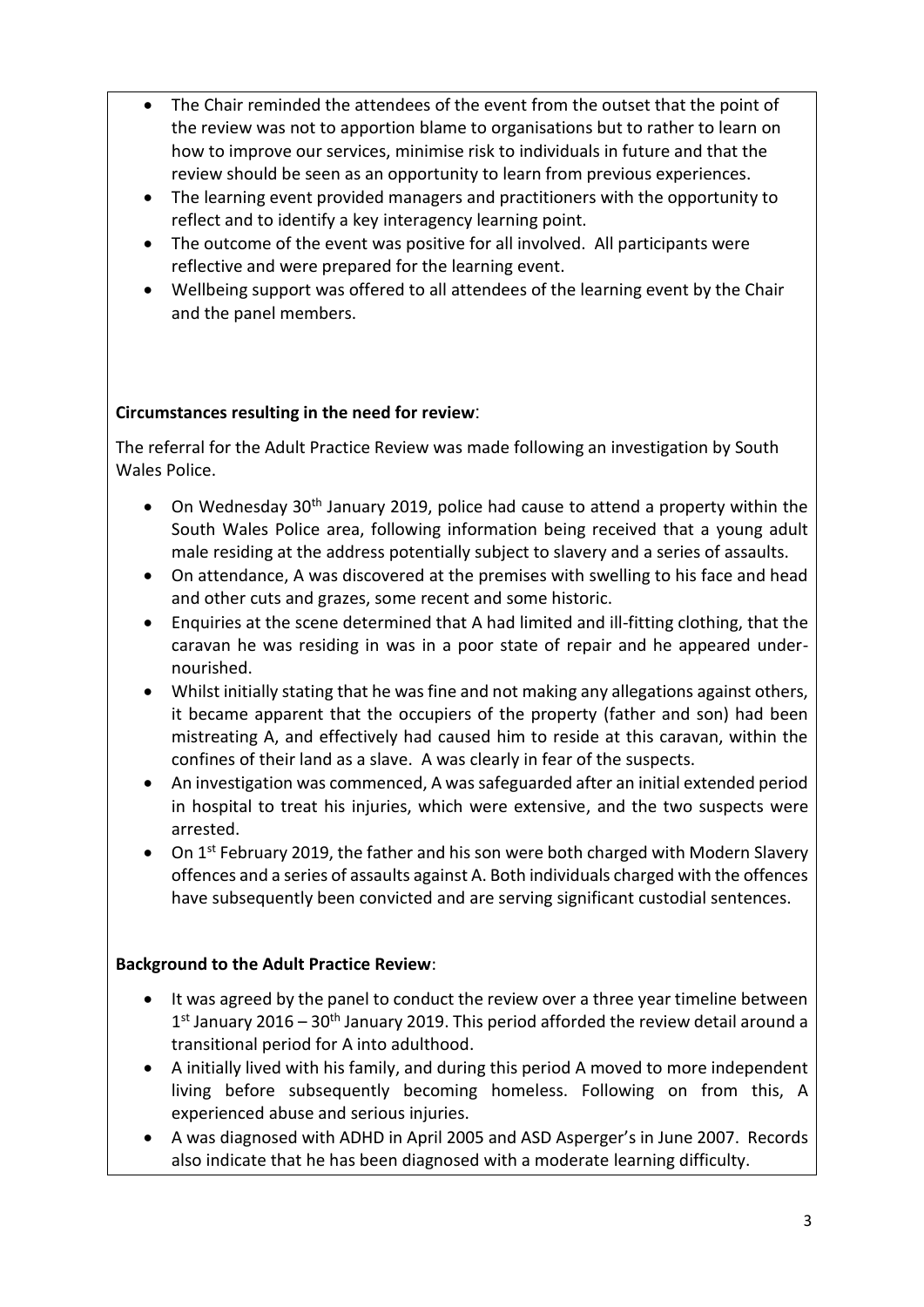#### **Subject of the review**:

- The review relates to A, he is 22 years old.
- A used to live with his mother and siblings.
- A had a diagnosis of ADHD and ASD
- A had a history of challenging behaviour and could be aggressive, was known to selfharm and was sometimes reluctant to take his prescribed medication.
- A has previously experienced a period of being looked after by the Local Authority, before he was eventually discharged to his uncle's care for a few months prior to returning home to his mother's care.
- A became homeless. He was temporarily accommodated with an independent living provider however, the tenancy was unsuccessful and he later moved to live with his abusers, where he suffered from physical and emotional abuse.
- A was previously supported by the local authority, and had a good relationship with his social worker until he reached the age of 18 and was referred to adult services.
- A was asked to leave the temporary accommodation due to lack of engagement.
- When A left, he moved to live with the abusers and subsequently became exploited.

## **Practice And Organisational Learning**

#### **Transitions and post 16 work – Children's Services**

A was a previously looked after child who had a difficult relationship with his mum. When A was 17 and still a child the relationship with him mum was fractious and resulted in mum contacting the police on several occasions. Each time both A and mum explained that they could no longer live together and made a request for A to return to care. Mum told professionals she was frightened of A, who was described as aggressive with threats of violence towards her. Mum said that she was worried about the safety of her younger child as well as her own safety. At this point A's diagnosis of ASD and ADHD were well known to agencies, he had been excluded from college for poor behaviour, and was planning to start a mechanical course. It was known that A was not taking his ADHD medication regularly and was reported to be smoking cannabis.

A previous children's services assessment, undertaken in May 2015, 7 ½ months prior to the police contacts, identified a volatile relationship between mum and A which included A threatening his mother with a knife, threatening to self harm and also reflected on a previous, historical, incident where he set fire to his bedroom resulting in him becoming a looked after child. A had since returned home under a successful rehabilitation plan signed off by the worker and manager (same person) with the following comments: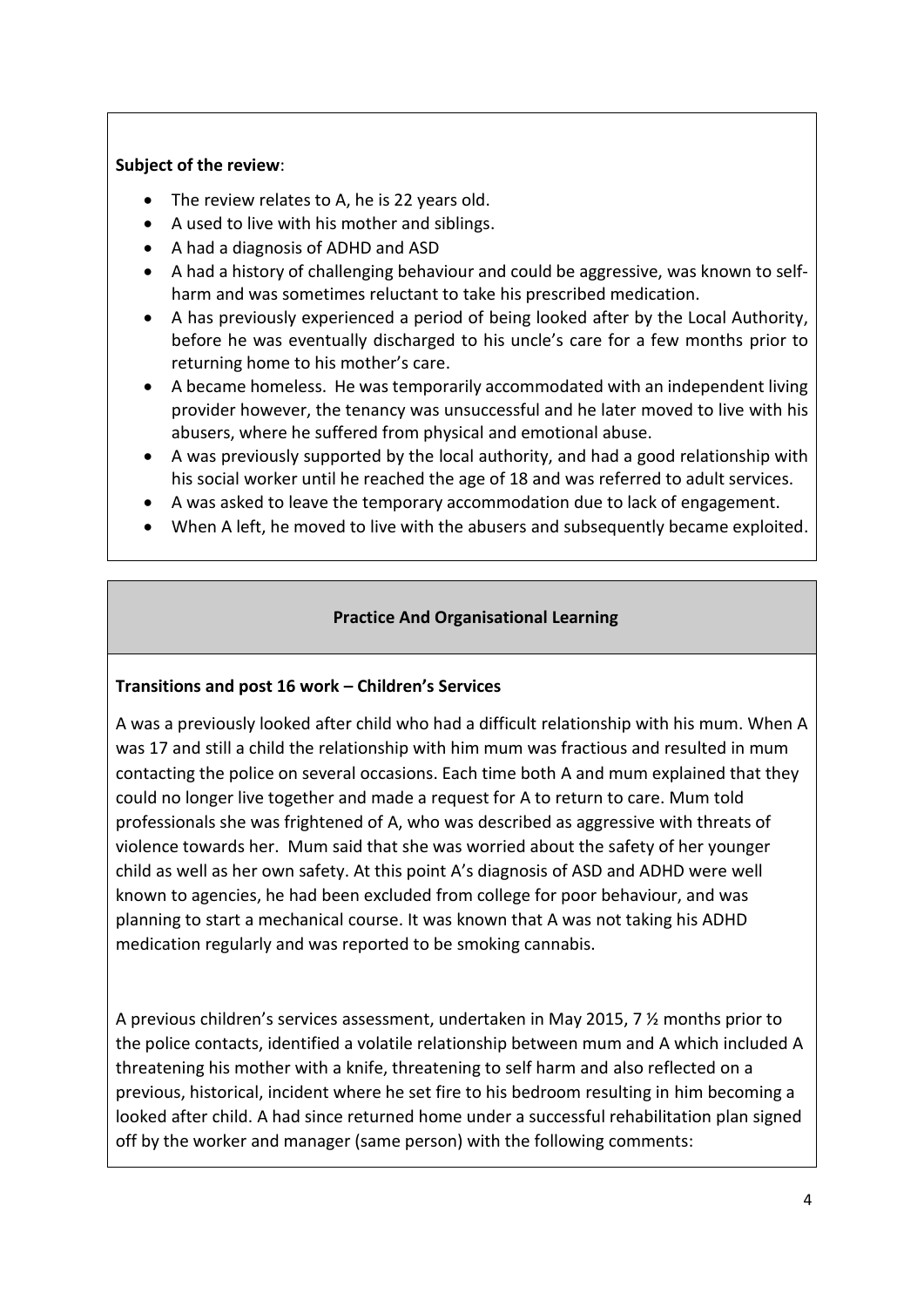*Rehabilitation plan has been successful. A is now residing full time with his mother. No current assessed on going support needs from Social Services. Case to close. A will be entitled to support under Section 24 CA 1989 (qualifying young person) and can contact Route 16 for advice, guidance and befriending if required up to the age 21 years old. May 2015.*

The later Children's Services assessment undertaken in January 2016 (7 ½ months later) resulted in referrals to Action for Children and Dewis for support with accessing independent living with no reference or offer of advice, guidance and befriending from R16 service.

At the learning event, it was acknowledged that the Children Act 1989 and 2004 are premised on principles that families should be promoted to stay together when it is in the best interest of the child / children and appropriate to do so. Practitioners attending the event felt this was still relevant despite both mum and A clearly stating they could no longer live together and acknowledged A's younger sibling living within a domestically abusive situation. Following this assessment it was also concluded that A was no longer eligible for the support identified in the pathways assessment due to the length of time he had been back in the care of his mother. The assessment did not take account of the risk posed by A within the family as a domestic abuse perpetrator nor did it consider his needs for an independent advocate given his diagnosis of ASD and ADHD.

Instead, the local authority supported police action to encourage A to stay at a friend's house. From this point on the focus of support was based on care and support from his friends' mother who was considered a carer for A despite this being an informal arrangement, until accommodation was found with an independent living provider.

#### **Homelessness support**

A's transition to homelessness support followed usual practice. Historically, the local authority will have had contracts with commissioned homelessness services which included support, advocacy and monitoring for young people accessing these services. Over recent years services from 3rd sector homeless support providers have been de commissioned from statutory services and have faced difficult management decisions resulting in cuts to service provision. By the time A was introduced to the independent living provider and given a place to live, the wider support provision previously in place was no longer available and only basic tenancy support was on offer. Without advocacy and support from transition services A was given a room, an agreement to sign to confirm he accepted the terms and conditions of the placement offer and the case was closed to Children's Services as he had reached 18. Despite decisions around the commissioning of homelessness service provision in 2006, the reviewers were unable to establish how widely and effectively such decisions had been communicated. Therefore, there remains a question as to how informed those accessing homelessness provision were about the type of homelessness support offer available.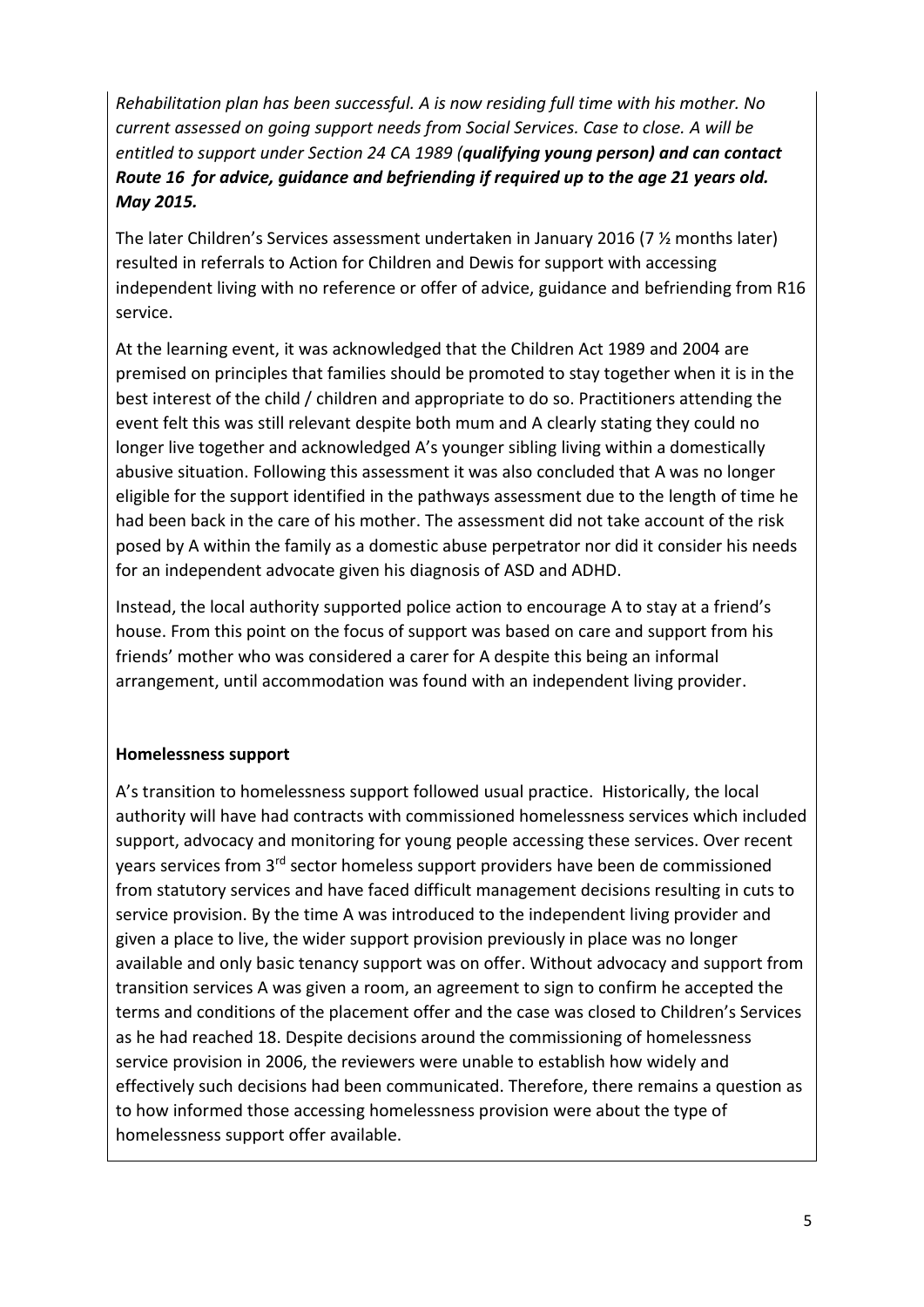It was clear that A had care and support needs however transition to adult services was not straightforward. At the time, his individual circumstances lead to a lack of clarity about what A's needs were and how best to meet his needs as an adult and so he was left in the homelessness provision without the support of adult or mental health services and no social work support. Had A been placed in supported accommodation there would've been an opportunity to undertake a care and support needs assessment which would inform any tenancy needs assessment and better respond to his needs. However, the referral to homelessness support was limited and did not provide sufficient information on what his needs were and how they should be responded to.

When reviewers spoke with A, he explained that at the time he was keen to get his own place but did not truly understand what this meant. He said that he felt he was too young to be expected to understand everything, that he didn't know the rules and was surprised when he was issued with an eviction notice. A says that he had nobody to explain what was happening to him. Homelessness agencies identified that A was referred to them with the involvement of a social worker. This information was contained within the referral however, if A's needs had been accurately assessed and communicated appropriately, the decision on eligibility for adult services may have been different.

It remains unclear whether or how de-commissioning decisions and the impact that has on 3<sup>rd</sup> sector provision was or is, communicated to front line staff. The social worker involved was not available at the learning event because she had retired and so the reviewers have been unable to establish what A's needs were and what was expected from the homelessness provision at the time he moved there. Reviewers have since been assured that there are processes in place to ensure these discussions occur.

The independent living accommodation providers were not made aware of A's learning difficulties or his need for additional support in decision making. Staff at the accommodation did not know whether or not A could read, whether he understood the rules or what was expected of him. As a tenancy support provision there is no expectation to receive such information and so A's behaviours and "disengagement" were taken on face value based on what is generally considered as anticipated behaviours within his age group. Without any statutory interventions at this point no consideration was made for a capacity assessment.

A spoke very highly of his social worker and it was clear that they were very good at communicating with A on a level that he understood. However, it remains unclear as to what information was available to inform the placement decision to make the referral into homelessness support.

#### **Safeguarding is Everyone's responsibility**

Whilst it may not be appropriate to expect accommodation providers to continue to provide the support services previously in place once they have been decommissioned by the local authority, it remains that safeguarding is everyone's responsibility. Consideration of how policies, procedures and guidance can support decisions where a person has known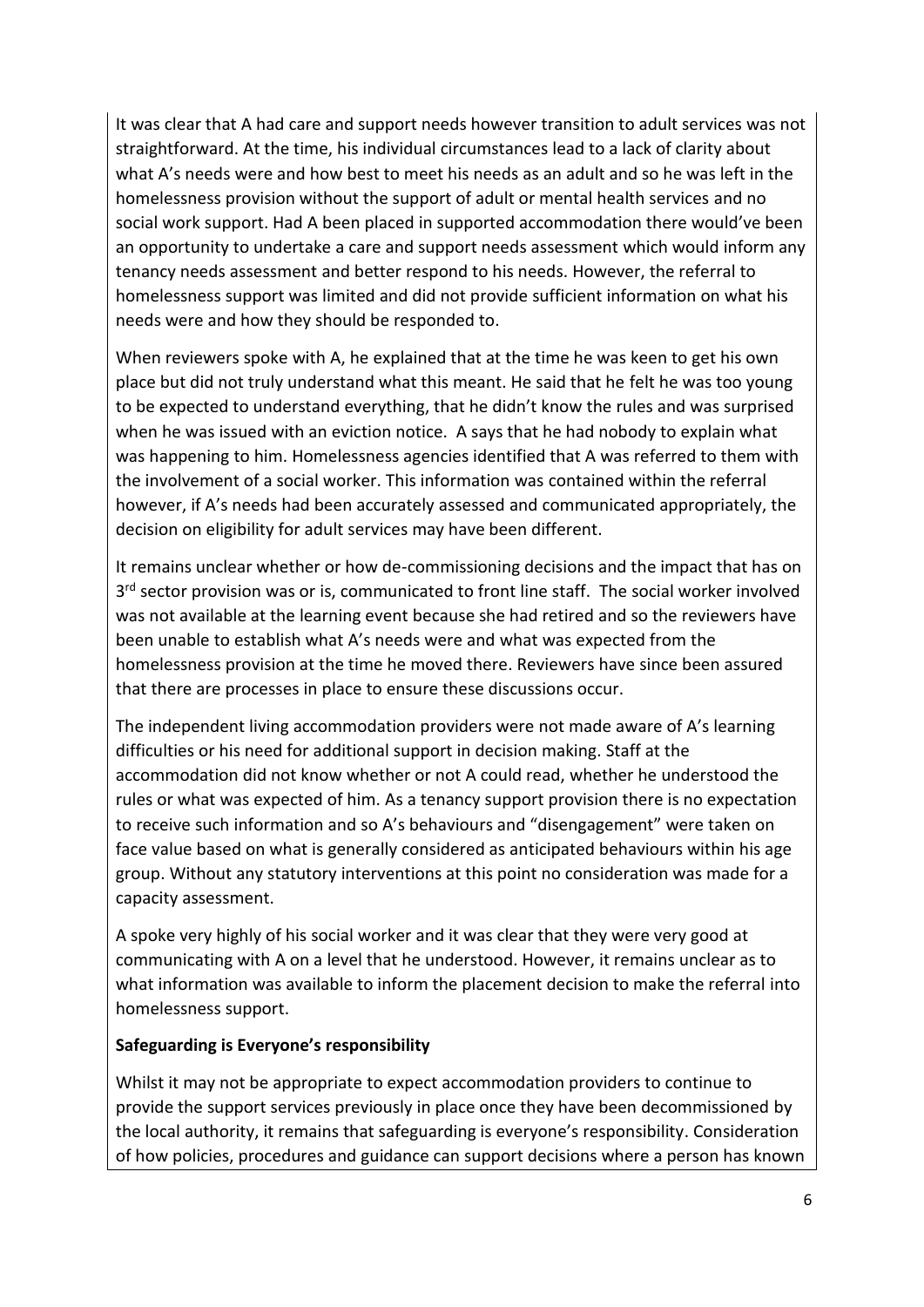vulnerability should be considered. Of equal importance is the need to ensure that providers have access to appropriate training, advice and support to enable them to adopt and apply those processes highlighted. The Safeguarding Board has responsibility for ensuring such access to all providers.

A explained that when he received his eviction notice from the independent living provider, he left the building and did not know where to go or what to do. It was during this time that A was approached and became vulnerable to exploitation.

#### **Pathway and transition.**

#### **Transition social work role**

It is obvious that transition did not occur in the recommended manner, planning for transitioning from children services to Adult Services was missing. The Social Services and Wellbeing (Wales) Act 2014 (6<sup>th</sup> April 2016 enacted) makes it clear where an individual is identified with having a disability the local authority has a responsibility for a service from "cradle to grave". This means that a young person such as A with ongoing social care needs may be required to transition from children services to adult services. It was acknowledged that transition services were required within the previous legislation (Children Act 1989 & 2004 and NHS & Community Care Act 1990) however, it was recognised nationally that previous legislation was not routinely implemented or followed. The new legislation was expected to respond far more robustly to this area of need and support young people to move through services more smoothly. This would mean a purposeful and planned intervention for A to transition to adult services, with all agencies involved in his care and support involved in the transition planning. This would identify what support A would need now and potential support for future, and importantly, which team would support A into adult services.

In response to the requirements of the [then] new legislation a transition social worker had been employed by NPT Children's services. At the learning event he explained the role required of him at the time to be working with strategic heads in developing a robust transition process and focussing on children identified at the time as expected to need transition support. During this time A was already approaching his 18<sup>th</sup> birthday and the focus for the new transition social worker was on younger children and planning a supportive transition and so A's needs were not considered using this new approach. Had the transition process been undertaken in this way for A, the problem of not fitting into a particular service in adult services would have been resolved before he transitioned into adult services. The approach taken to transitioning should always be in a planned way to minimise any problems. However, at the time A was involved in children services, the legislation was new and the transition pathway had not been fully developed.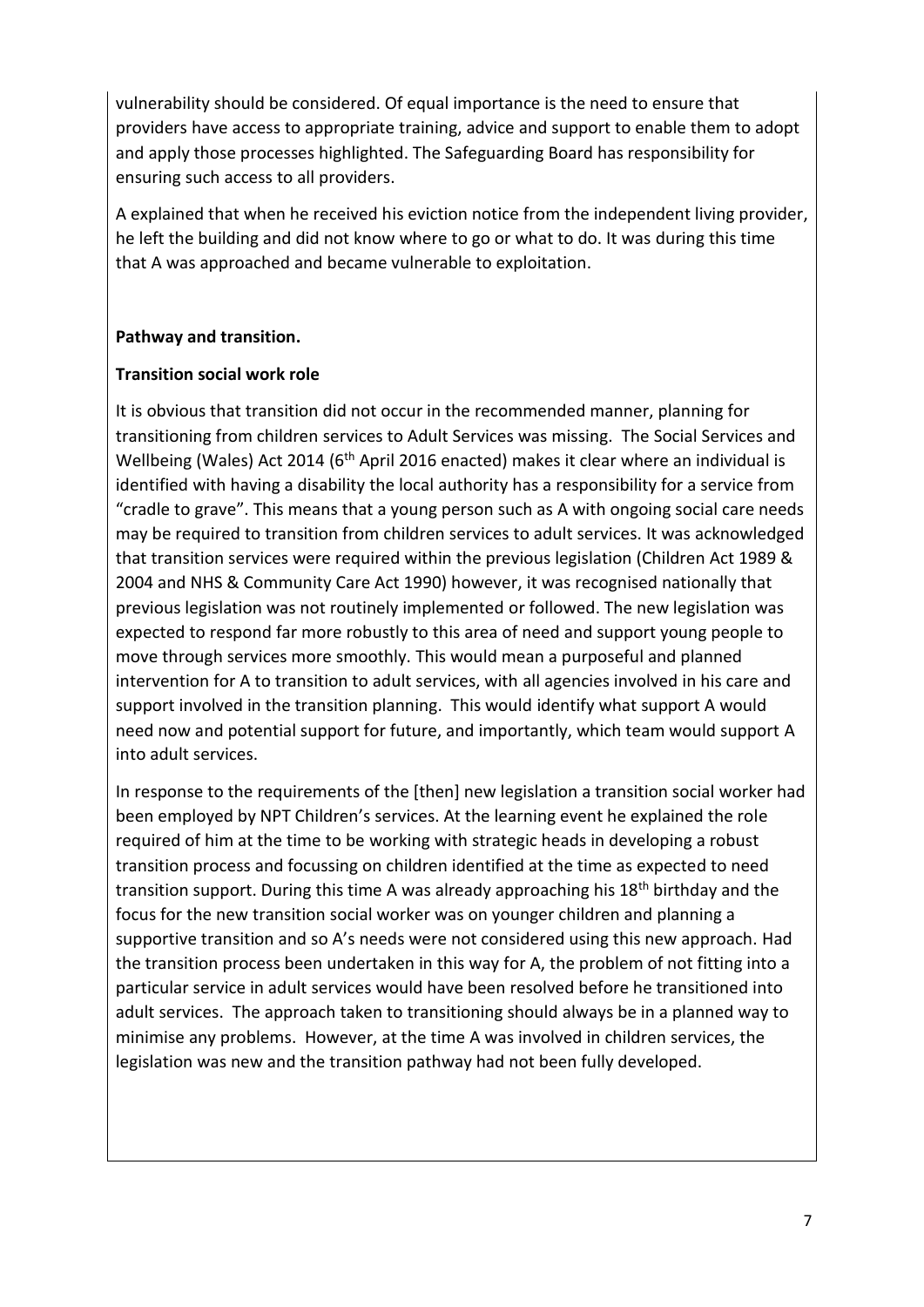#### **Systems and multi agency working**

We know from many previous practice reviews and even serious case reviews (pre 2013) that issues with individual agency's information systems can have a detrimental impact on multi agency working. The recent implementation of the Welsh Community Care Information System (WCCIS) is intended to respond to some of these issues however, any system can only be as effective as those who use it, collating individual agency's needs, complexity of systems will have its own obstacles to overcome.

A accessed health services on three separate occasions during which time it is now known he was living as a modern day slave. These hospital attendances cannot be considered unusual or excessive and each time all appropriate processes for treating an adult patient were followed. There was one attendance to A&E whereby staff identified that A's injuries were not consistent with the account given. His injuries were significant enough to require surgery and therefore he was admitted to hospital where he stayed for three nights. During this time he was seen by several health professionals including a senior matron who was asked to speak with him because of the level of concern. A was spoken to alone on several occasions and offered opportunities to disclose his abuse. Consent was sought from A for a referral to adult social services due to safeguarding concerns. However, A did not disclose any abuse and declined the referral despite significant efforts by staff. When considering a safeguarding referral for an adult at risk, capacity to consent is usually required. A safeguarding referral to social services can be made for an adult at risk without consent if that adult is deemed not to have capacity. A was assessed as having capacity to make this decision and therefore his refusal for consent had to be respected. However, there are occasions where consent can be overridden where the concerns may be so great that they outweigh the necessity to obtain the consent.

Staff treating A at A/E and on the wards do not always have easy access to records due to different information systems. Although staff were aware of A's ASD and ADHD diagnosis It was noted by staff that it would have been useful to have systems that were compatible with each other, to share information between agencies. However, in this case, we recognise that this information is unlikely to have impacted on the decision making for A.

## **Police Information/Public Protection Notification (PPN)**

In 2017, South Wales Police received three calls in relation to A's welfare. A was rescued on 30<sup>th</sup> January 2019.

The first was in relation to concerns that A was living in a caravan and was malnourished. Officers visited and spoke to A on that occasion exploring his accommodation and access to basic needs. A was described as looking gaunt although food was available to him and he told officers that he was living there due to a family fall out. A's access to his own finances and independence were not explored and a PPN was submitted due to the possible risk of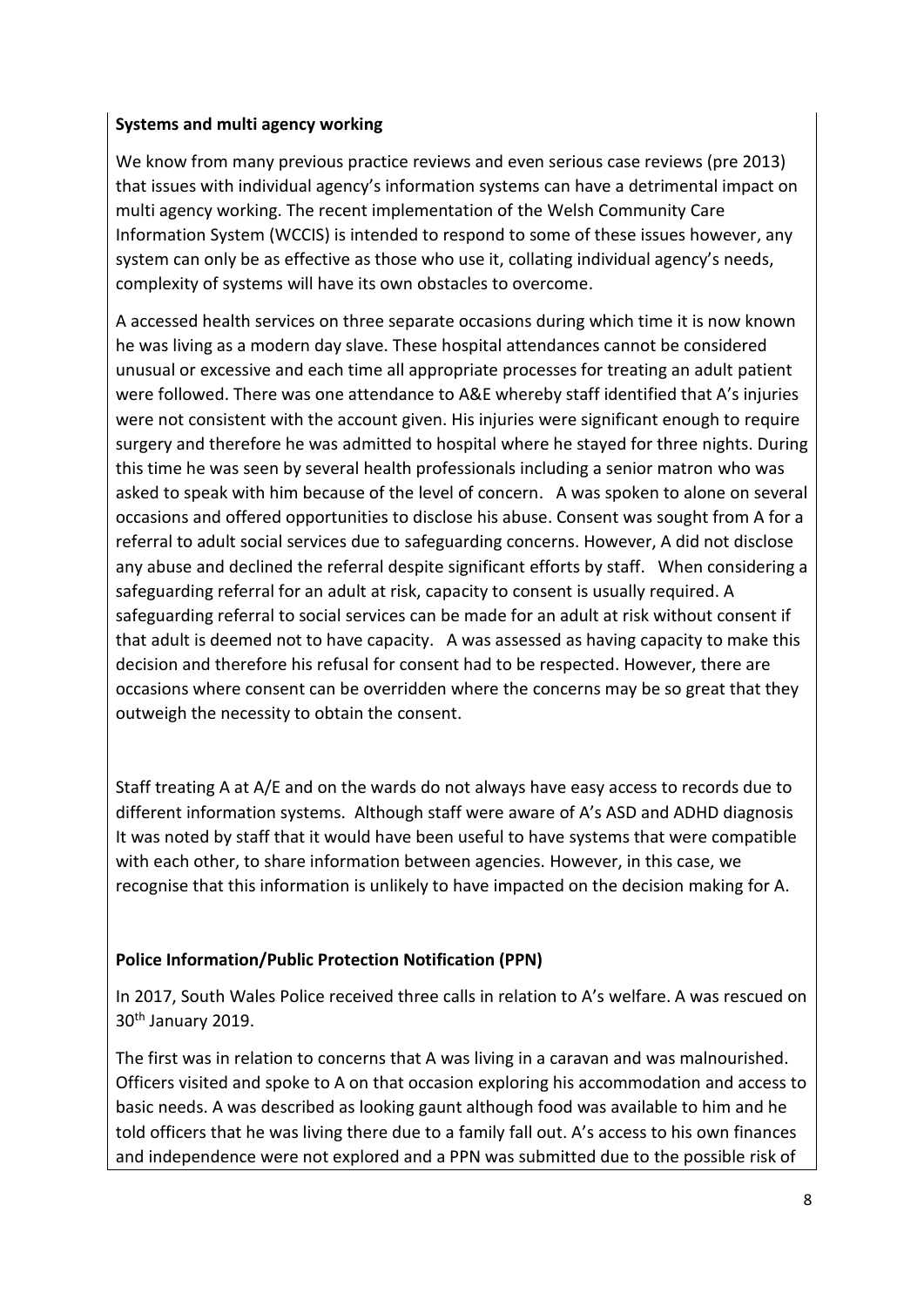homelessness. Upon receipt at Public Protection Unit the PPN was risk assessed as not requiring sharing with other agencies despite markers for self harm and mental ill health. At this point, no safeguarding concerns had been identified and so sharing of the information within the PPN would not have triggered safeguarding processes.

Three months later, A's mother contacted the police with concerns that A was living within an abusive environment, that he was vulnerable due to his ASD and ADHD, had no money of his own and was unlikely to be taking his medication. On this occasion officers visited the premises twice. Firstly they spoke to Mr B and returned later to speak with A. Both Mr B and A confirmed that A was working and staying on the farm. A described his living arrangements and confirmed he was happy with them. He explained to officers that he worked for Mr B in his scrap metal business and said that by doing so he considered himself to be "paying for his rent". These circumstances were not explored further by officers despite the circumstances around employment being questionable. Modern Slavery indicators include money being deducted from salary for food and accommodation (as well as living/sleeping in their place of work and a lack of money and access to their earnings). Irrespective of whether officers had received training in the recognition on the indicators of Modern Slavery, there was an opportunity for officers to ascertain the legitimacy of A's conditions of work and pay, which could have revealed concerns that he was being exploited.

Additionally, there was an expectation that officers would afford A the opportunity to speak to them alone given the circumstances of the report however this does not appear to have taken place.

A further four months later an anonymous call via NSPCC's childline alerted police to concerns regarding A's living arrangements. This report claimed that A was living there against his will and that he was being subjected to physical and sexual abuse. Despite the caller being anonymous the NSPCC had sufficient information to pass directly to police who responded immediately upon receipt. Within 2 hours of the call to childline, police were notified and were able to respond. Officers spoke with A again who denied the concerns raised about him, confirmed his arrangements and GP details and refused consent to a safeguarding referral to Adult Social Services. On submission of a PPN to the Public Protection Unit the decision was made by the DI in charge to override Adult A's withheld consent and submit the safeguarding referral due to possible concerns of modern day slavery.

#### **Safeguarding Referrals**

Following the decision to override consent the safeguarding referral was made to social services gateway team and a strategy discussion under safeguarding procedures was held between police and social services. Safeguarding Procedures require strategy discussions to be multi agency with a minimum of police and social services contributions however analysis from police information suggests that health could have been included in this. If health were included as part of the strategy discussion there would have been clear opportunity to share information regarding previous concerns about A during his hospital admission however, the decision was made to undertake safeguarding enquires as a single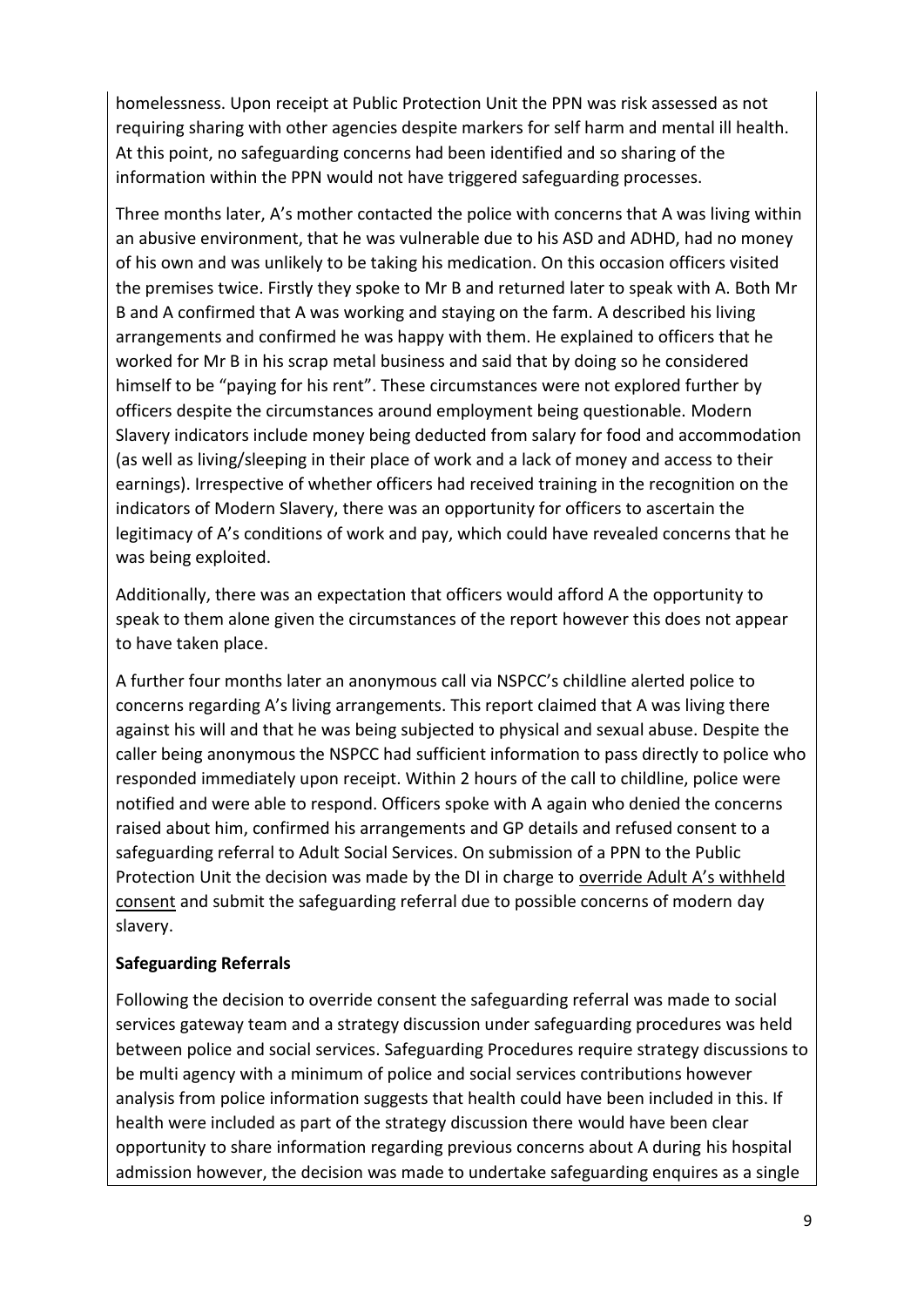[social services] agency. The Social Services & Wellbeing Act (Wales) 2014 (SSWBA) identifies within its legislation the duty to make enquiries and the duty to cooperate. The duty to make enquiries, if followed would mitigate against not having health representation at the strategy discussion as their duty to cooperate would enable them to share the information. There are no records in Adult Social Services to suggest that A's social services history was checked, the duty to make enquiries was followed or that health were given the opportunity through enquiries to share the information they held.

Through the Adult Practice Review (APR) panel meetings, it was identified that the information provided in the VA1 document submitted on  $13<sup>th</sup>$  September 2017 by the Vulnerable Adult Unit (police) was a summary of the original report. Therefore, information omitted may have influenced decision making at point of screening.

Following the decision for a single agency enquiry a social worker was tasked to undertake a welfare visit and to offer an assessment to A. Efforts were made by the social worker to locate the address but could not find it and so returned to the office without seeing A. The agreement was to return to the location with a colleague. This took place two days later and social workers located the property and spoke to a young man who said he knew A. He explained that A was not available at that time as he was out with Mr B.

Without seeing A, social workers closed the case. The rationale for closure was that he had already been seen by police and was said to be feeling safe and well. A discussion took place between police and social services and agreed to close the case. Police later provided feedback to the NSPCC which suggests that A was safe and well and the report was considered malicious as were the previous reports in the year.

Despite the agreement under safeguarding procedures for a single agency assessment to be triggered, A was not spoken to by social workers to offer a care and support needs assessment, A was never seen by a social worker during this period. Instead, the original description by attending officers was taken on face value and the senior police officer decision to override consent due to safeguarding concerns was not taken into account.

A did not come to the attention of any agencies for another 15 months when a further anonymous call with very similar concerns was raised. Once again police officers responded and A was safeguarded having suffered significant physical and emotional harm and neglect.

#### **Modern Slavery**

It is difficult for professionals and the public to accept the fact that modern slavery happens in our communities. Training and awareness is fundamental in reminding everyone of the risks of exploitation and modern slavery and that this can happen to anyone. Often modern slavery is perceived as an issue for immigrants and people from non UK nationalities however the reality in this case demonstrates that anyone can be vulnerable to modern slavery. As professionals we have a duty to consider the risks of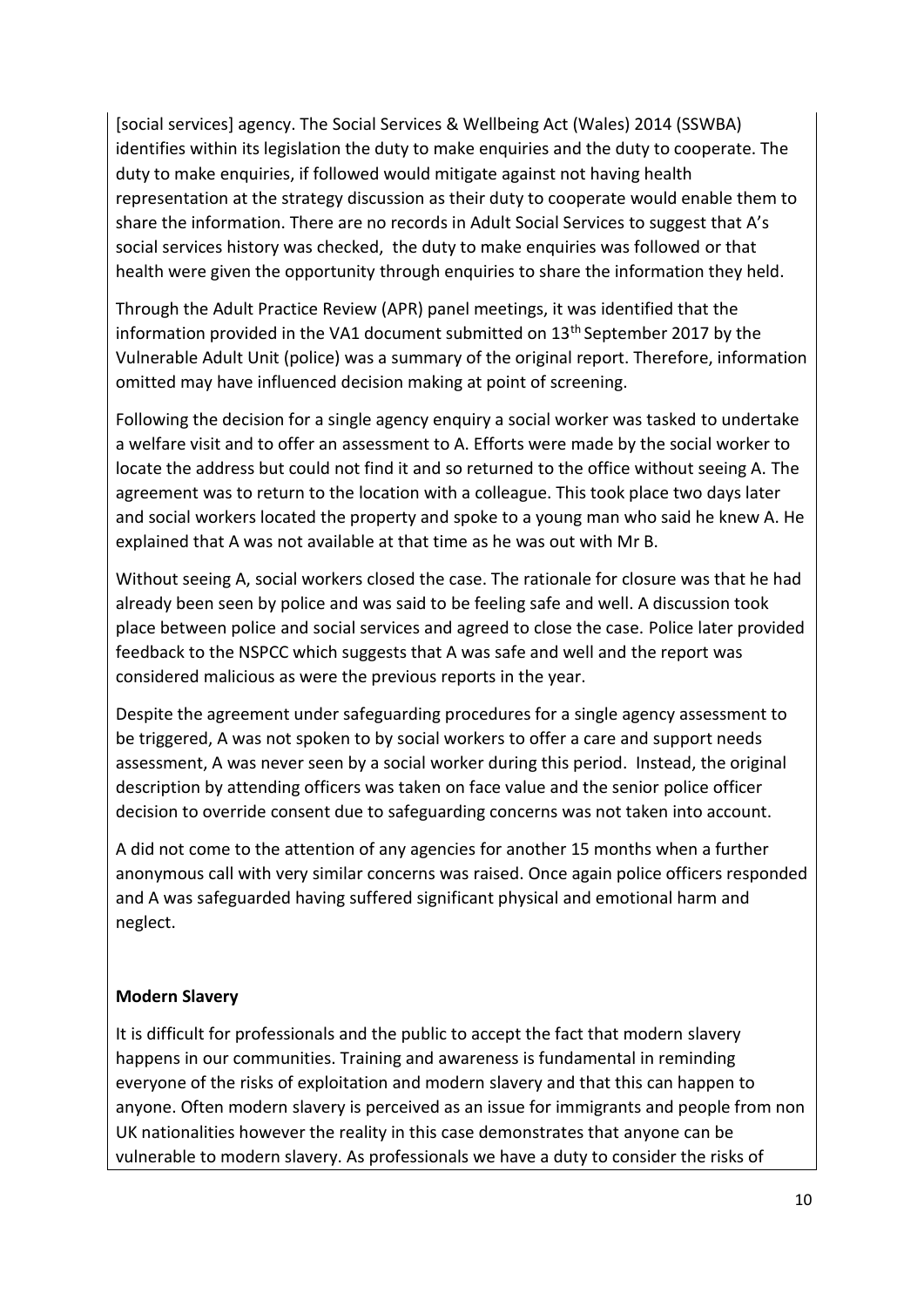exploitation and modern slavery alongside vulnerability and promote awareness of these issues across all of our communities.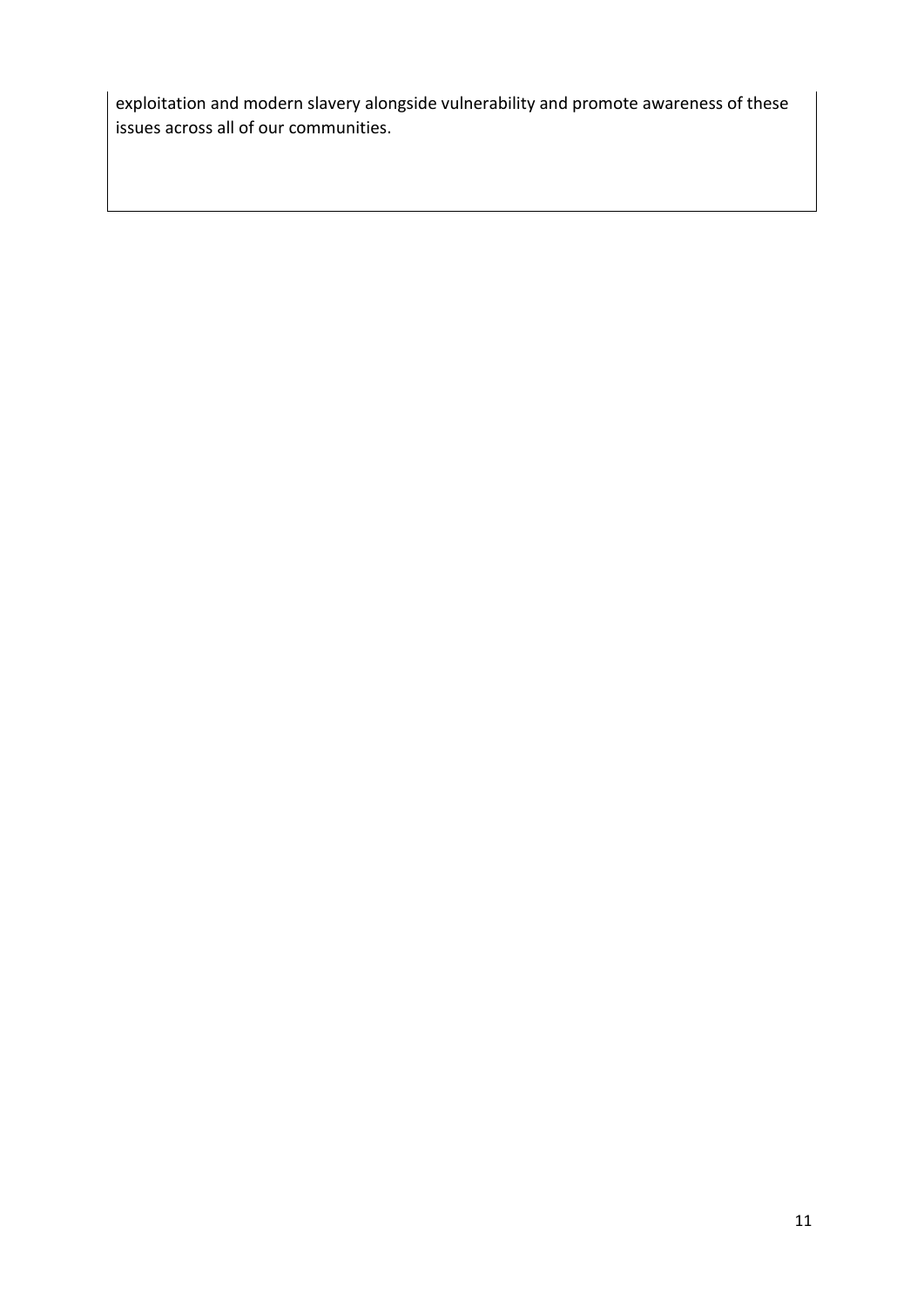#### **Improving Systems and Practice**

(What needs to be done differently in the future and how this will improve future practice and systems to support practice)

#### **Transition and post 16 work – Children's Services**

It is evident from the most recent children's social care work undertaken that A's age had an impact on how his care and support needs were assessed. His assessed eligibility for support post 16 following a period of being looked after expired prior to his last assessment and no alternative support or provision was considered. The family intervention clearly focused on assisting A to a pathway of independent living without a plan for post 18 years support.

#### *RECOMMENDATION:*

*Social Services Departments should review their transition pathways when assessing care and support needs of children aged over 16 to ensure that children who had previously been considered as "eligible" for ongoing support are offered access to appropriate and alternative support than that of eligible children.* 

*Children with ADHD and ASD diagnosis should always have a transition care plan to enable adult services and independent sectors to respond appropriately to their needs.*

#### **Homelessness support**

It is unclear how well independent provider services are understood by social workers in relation to what is on offer and what can and cannot be achieved when a young person is offered homelessness accommodation. There may have been assumptions made by placing children's social workers that a more holistic level of support and intervention was available for A at the time of securing his accommodation which was not the case. A describes feeling very confused and told reviewers he had no idea what he was signing but was keen just to have somewhere to live. A explained that he did not understand his responsibilities or what was expected of him in order to maintain his placement. No advocacy was offered and no preventative support considered.

#### *RECOMMENDATION:*

*When placing children & young people into homelessness accommodation, advocacy for young people should be offered as part of an assessment of homelessness support needs. This should also include assessed future/ongoing support needs and should accompany any referral to homelessness support.*

*When homelessness providers identify tenants at risk of eviction they should consider what prevention supports are available to maintain tenancies.*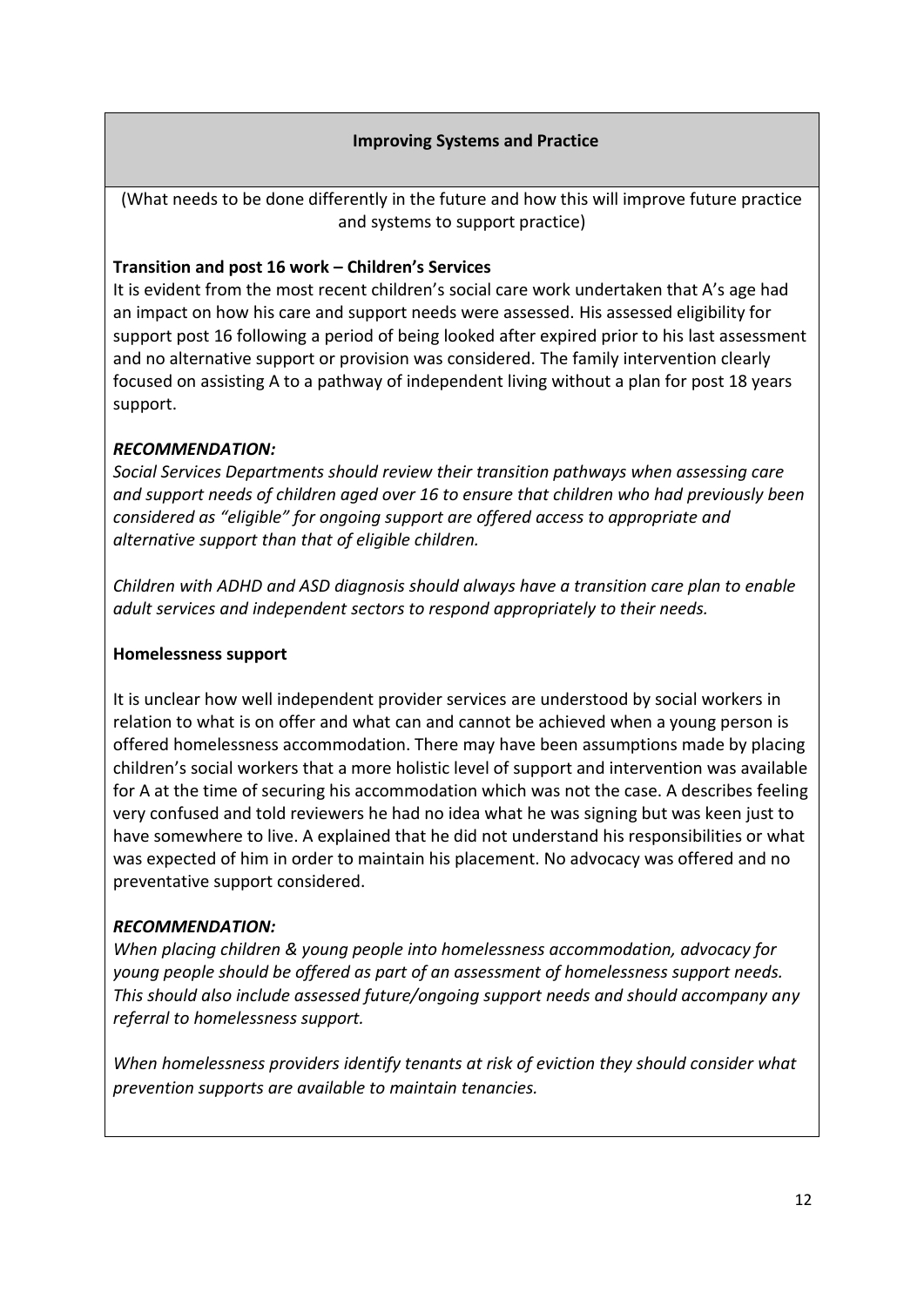## **Safeguarding is everyone's responsibility** *RECOMMENDATION:*

*Contracting and commission teams should include in any contract arrangements the expectation of the contracted provider to undertake Safeguarding Board training (whether it is delivered directly or endorsed) regarding identifying risk, vulnerability and exploitation.*

*When making difficult housing decisions such as eviction of a young adult, Independent providers should review their internal policies to ensure the consideration of risk and vulnerability to exploitation and their duty to report is included.*

#### **Pathways and Transition**

The Social Services and Wellbeing (Wales) Act 2014 or SSWA provides people with the opportunity to be heard and puts people's voices at the heart of assessments and planning needs. The whole ethos of the Act ensures greater voice, choice and control over the services they receive. Transition for A did not happen and so his voice was lost. It was concluded that A was a victim of circumstance as legislation changes were not embedded and transition support was not offered. If it had been, A may have been offered an advocate and would have been offered opportunities to express what mattered to him and this would have allowed services to respond to his wishes and his voice would not have been lost in the process. If A had been supported through transition, adult services agencies would have been better informed of his needs and better able to respond. Contingency does not appear to have been considered for A and so no contingency planning took place.

#### *RECOMMENDATION:*

*The WGSB should ensure that local authorities adhere to their responsibilities under the SSWA around advocacy. Each LA should establish a clear pathway to advocacy to ensure individuals have a voice in all processes. These pathways should be promoted and always considered during assessment processes and throughout each intervention. The WGSB's Quality & Performance sub group should include in their audit programme regular dip sample audits to provide assurances that what matters to people is captured effectively and responded to appropriately.* 

*The WBSB should ensure that local authorities adhere to their responsibilities under the SSWA around transition between children's and adults' services. The WGSB's Quality & Performance sub group should include in their audit programme regular dip sample audits to provide assurances that what matters to people during transition is captured and responded to appropriately.* 

*Contingency planning processes should be applied consistently across all social services teams and be easily accessible for practitioners when considering support.*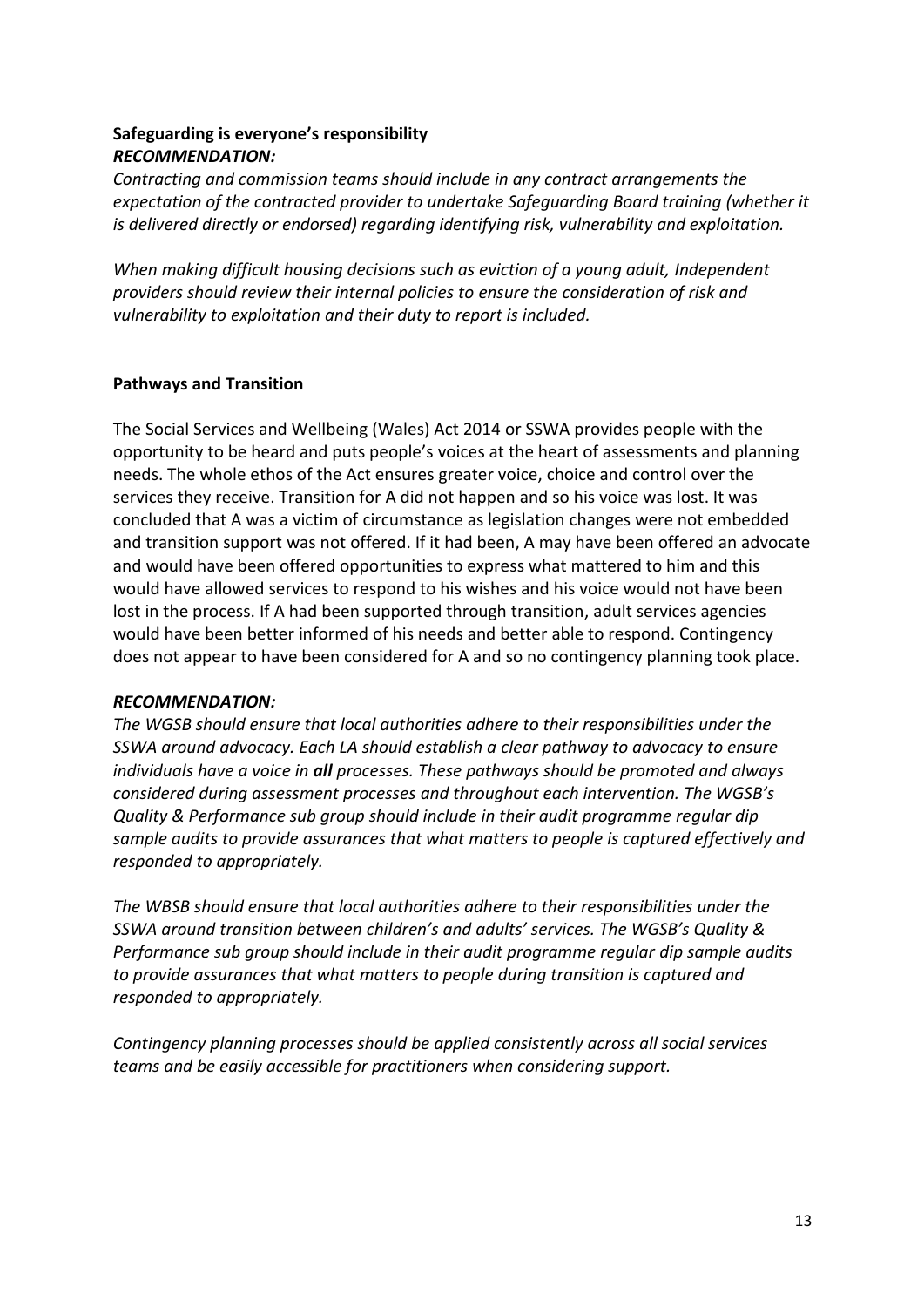#### **Police Information/PPNs**

Police responded to concerns raised for A's welfare by visiting A on 3 separate occasions in 2017. On the third occasion concerns around Modern Slavery were identified, but there appears to have been no consideration of the previous two reports and viewing A's situation holistically. As mentioned previously Modern Slavery indicators include money being deducted from salary for food and accommodation (as well as living/sleeping in their place of work and a lack of money and access to their earnings). Irrespective of whether officers had received training in the recognition on the indicators of Modern Slavery, there was over the course of 7 months opportunity for officers to ascertain the legitimacy of A's conditions of work and pay, which could have revealed concerns that he was being exploited. Mention was made that A had been beaten and attended hospital, enquiries with Health would have revealed 3 hospital admissions for 'work related' injury.

SWP did not provide full and accurate information they had received from NSPCC in the VA1 Referall to Adult Services. Greater care should have been taken in the preparation and sharing of information that had been provided by NSPCC in their e-transcript.

## *RECOMMENDATION:*

*South Wales Police should review the Modern Slavery training and Operational Guidance provided to police officers and police staff in order to ensure that modern slavery can be effectively identified; victims are safeguarded and protected; Modern Slavery Act crimes are effectively investigated, recorded and reported.* 

## **VA1/Safeguarding Referral**

As already indicated the safeguarding procedures require a multi-agency discussion to determine whether an adult is at risk. The expectation is that each organisation play their part and contribute to safeguarding and promoting the wellbeing of an adult at risk. A key principle would be that it's necessary to always make sure that the individual is safe. The initial enquiry should ensure that the information is accurate and consider existing records from other agencies to assist in making a decision. In A's circumstances wider agency information was not considered and the over reliance on the initial views of police led to missed opportunities and further harm.

Despite safeguarding process being instigated by police, the case was closed by social services without considering fully whether A was experiencing or at risk of experiencing abuse or neglect, whether A had care and support needs or whether as a result of those needs A was unable to protect himself against the abuse or neglect or the risk of it. It would have impossible to determine the level of risk he was under without considering all the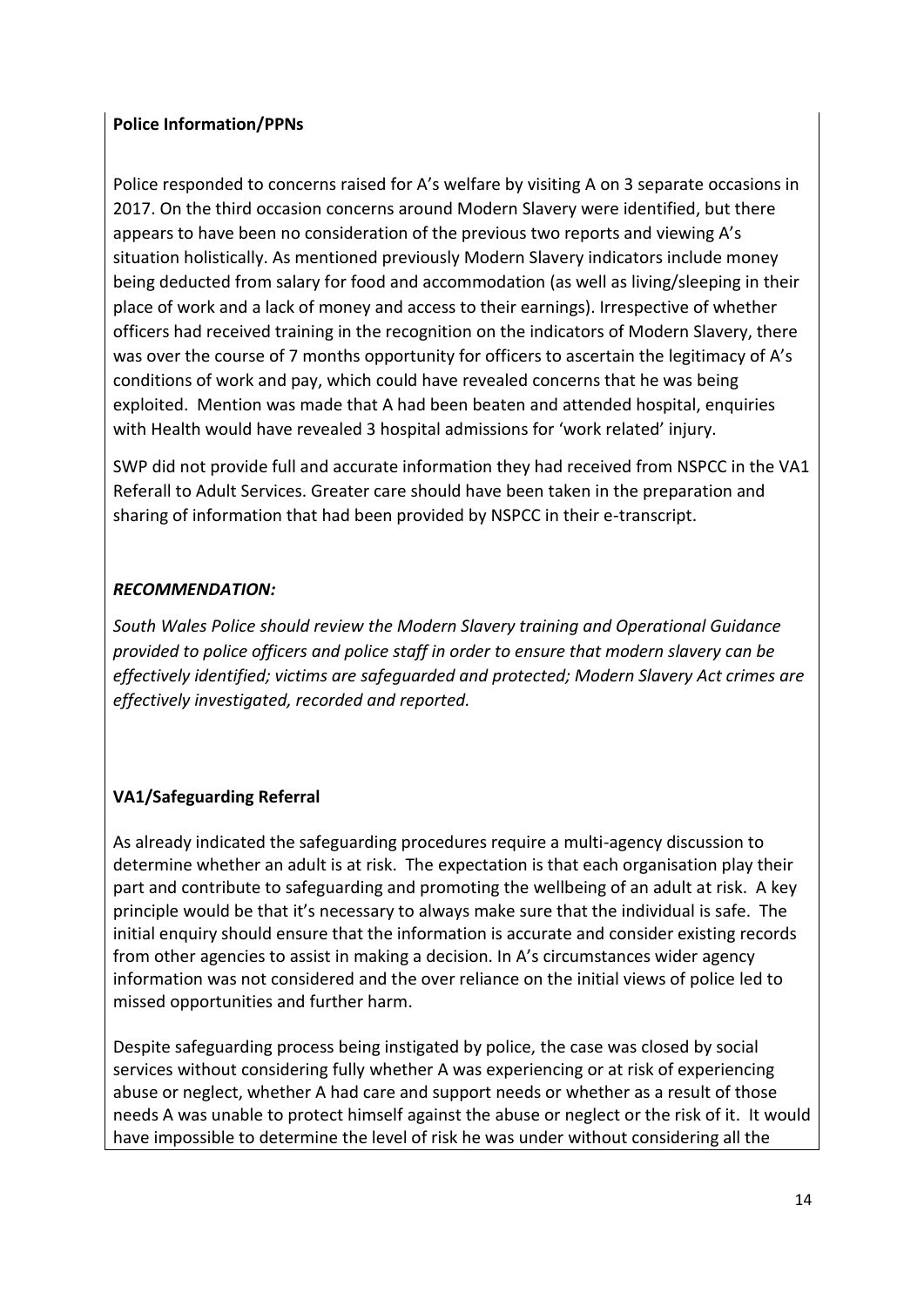information all the agencies held on him. A single agency approach meant that not all relevant information was considered. Neither the social worker or team manager, due to exceptional circumstances involved in this decision making were available for the learning event and so have not had an opportunity to provide the review with feedback in relation to this.

Through the Adult Practice Review (APR) panel meetings, it was identified that the information provided in the VA1 document submitted on 13<sup>th</sup> September 2017 by the Vulnerable Adult Unit (police) was a summary of the original report. Therefore, information omitted may have influenced decision making at point of screening.

#### *RECOMMENDATION:*

*The WGSB should seek assurances from NPT Social Services that safeguarding practice issues identified within this report have been responded to, including what additional support, advice and training has been provided to the Gateway Team members following this case.*

*The WGSB's Quality & Performance sub group should include in their audit programme regular dip sample audits to ensure Adult At Risk referrals are responded to appropriately, proportionately and within the Safeguarding Procedures.*

#### **Modern Slavery**

This Historical Practice Review is likely to be one of the first of its kind in Wales. It is clear from the information within this report that there is a lot of learning to be had. Therefore, this case should be used as an example case in Modern Slavery training to emphasize the exploitative nature of perpetrators and the vulnerability of their victims. As a case study, this case should be used to enable professionals to increase their awareness and understanding that Modern Slavery is a form of exploitation, and that decisions and interventions can have an impact on future vulnerability of a person to become exploited. Due to the very nature of an individual's vulnerability to exploitation, victims will not always recognize themselves as victims of abuse.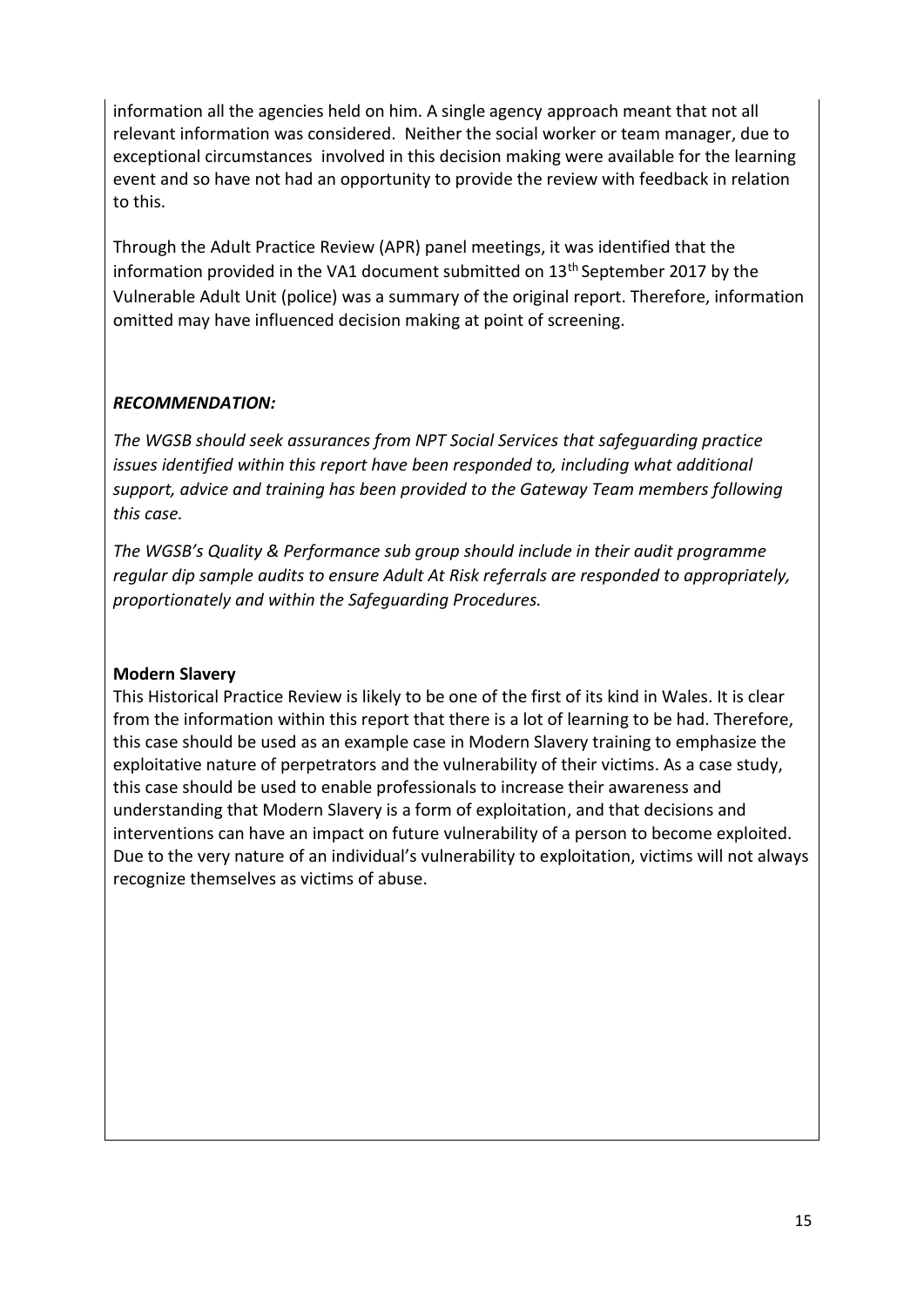| <b>Statement by Reviewer(s)</b>                                                                                                                                                                                                                                                                                                                                                                                                                                                                                        |                     |                                                                                                                                                                                                                                                                                                                                                                                                                                                                                                                                      |                                     |  |  |  |
|------------------------------------------------------------------------------------------------------------------------------------------------------------------------------------------------------------------------------------------------------------------------------------------------------------------------------------------------------------------------------------------------------------------------------------------------------------------------------------------------------------------------|---------------------|--------------------------------------------------------------------------------------------------------------------------------------------------------------------------------------------------------------------------------------------------------------------------------------------------------------------------------------------------------------------------------------------------------------------------------------------------------------------------------------------------------------------------------------|-------------------------------------|--|--|--|
| <b>REVIEWER 1</b>                                                                                                                                                                                                                                                                                                                                                                                                                                                                                                      | <b>Ffion Larsen</b> | <b>REVIEWER 2</b>                                                                                                                                                                                                                                                                                                                                                                                                                                                                                                                    |                                     |  |  |  |
|                                                                                                                                                                                                                                                                                                                                                                                                                                                                                                                        |                     | (as                                                                                                                                                                                                                                                                                                                                                                                                                                                                                                                                  | Lisa Collins                        |  |  |  |
|                                                                                                                                                                                                                                                                                                                                                                                                                                                                                                                        |                     | appropriate)                                                                                                                                                                                                                                                                                                                                                                                                                                                                                                                         |                                     |  |  |  |
| Statement of independence from the case                                                                                                                                                                                                                                                                                                                                                                                                                                                                                |                     | Statement of independence from the case                                                                                                                                                                                                                                                                                                                                                                                                                                                                                              |                                     |  |  |  |
| Quality Assurance statement of qualification                                                                                                                                                                                                                                                                                                                                                                                                                                                                           |                     | Quality Assurance statement of qualification                                                                                                                                                                                                                                                                                                                                                                                                                                                                                         |                                     |  |  |  |
| I make the following statement that                                                                                                                                                                                                                                                                                                                                                                                                                                                                                    |                     |                                                                                                                                                                                                                                                                                                                                                                                                                                                                                                                                      | I make the following statement that |  |  |  |
| prior to my involvement with this learning<br>review:-                                                                                                                                                                                                                                                                                                                                                                                                                                                                 |                     | prior to my involvement with this learning<br>review:-                                                                                                                                                                                                                                                                                                                                                                                                                                                                               |                                     |  |  |  |
|                                                                                                                                                                                                                                                                                                                                                                                                                                                                                                                        |                     |                                                                                                                                                                                                                                                                                                                                                                                                                                                                                                                                      |                                     |  |  |  |
| I have not been directly concerned with<br>the individual or family, nor have I given<br>professional advice on the case.<br>I have had no immediate line<br>management of the practitioner(s)<br>involved.<br>I have the appropriate recognised<br>$\bullet$<br>qualifications, knowledge and experience<br>and training to undertake the review.<br>The review was conducted appropriately<br>$\bullet$<br>and was rigorous in its analysis and<br>evaluation of the issues as set out in the<br>Terms of Reference. |                     | I have not been directly concerned with<br>$\bullet$<br>the individual or family, nor have I given<br>professional advice on the case<br>I have had no immediate line<br>$\bullet$<br>management of the practitioner(s)<br>involved.<br>• I have the appropriate recognised<br>qualifications, knowledge and experience<br>and training to undertake the review.<br>The review was conducted appropriately<br>$\bullet$<br>and was rigorous in its analysis and<br>evaluation of the issues as set out in the<br>Terms of Reference. |                                     |  |  |  |
| <b>Reviewer 1:</b>                                                                                                                                                                                                                                                                                                                                                                                                                                                                                                     |                     | <b>Reviewer 2:</b>                                                                                                                                                                                                                                                                                                                                                                                                                                                                                                                   |                                     |  |  |  |
| <b>Name</b>                                                                                                                                                                                                                                                                                                                                                                                                                                                                                                            |                     | <b>Name</b>                                                                                                                                                                                                                                                                                                                                                                                                                                                                                                                          |                                     |  |  |  |
| <b>Ffion Larsen</b><br>(Print)                                                                                                                                                                                                                                                                                                                                                                                                                                                                                         |                     | (Print)                                                                                                                                                                                                                                                                                                                                                                                                                                                                                                                              | <b>Lisa Collins</b>                 |  |  |  |
|                                                                                                                                                                                                                                                                                                                                                                                                                                                                                                                        |                     |                                                                                                                                                                                                                                                                                                                                                                                                                                                                                                                                      |                                     |  |  |  |
| 14.03.22<br><b>Date</b>                                                                                                                                                                                                                                                                                                                                                                                                                                                                                                |                     | <b>Date</b>                                                                                                                                                                                                                                                                                                                                                                                                                                                                                                                          | 14.03.22                            |  |  |  |
|                                                                                                                                                                                                                                                                                                                                                                                                                                                                                                                        |                     |                                                                                                                                                                                                                                                                                                                                                                                                                                                                                                                                      |                                     |  |  |  |
| <b>Chair of Review Panel:</b>                                                                                                                                                                                                                                                                                                                                                                                                                                                                                          |                     |                                                                                                                                                                                                                                                                                                                                                                                                                                                                                                                                      |                                     |  |  |  |
| <b>Name</b>                                                                                                                                                                                                                                                                                                                                                                                                                                                                                                            | <b>Eve Davis</b>    |                                                                                                                                                                                                                                                                                                                                                                                                                                                                                                                                      |                                     |  |  |  |
| (Print)                                                                                                                                                                                                                                                                                                                                                                                                                                                                                                                |                     |                                                                                                                                                                                                                                                                                                                                                                                                                                                                                                                                      |                                     |  |  |  |
| <b>Date</b>                                                                                                                                                                                                                                                                                                                                                                                                                                                                                                            | 14.03.22            |                                                                                                                                                                                                                                                                                                                                                                                                                                                                                                                                      |                                     |  |  |  |